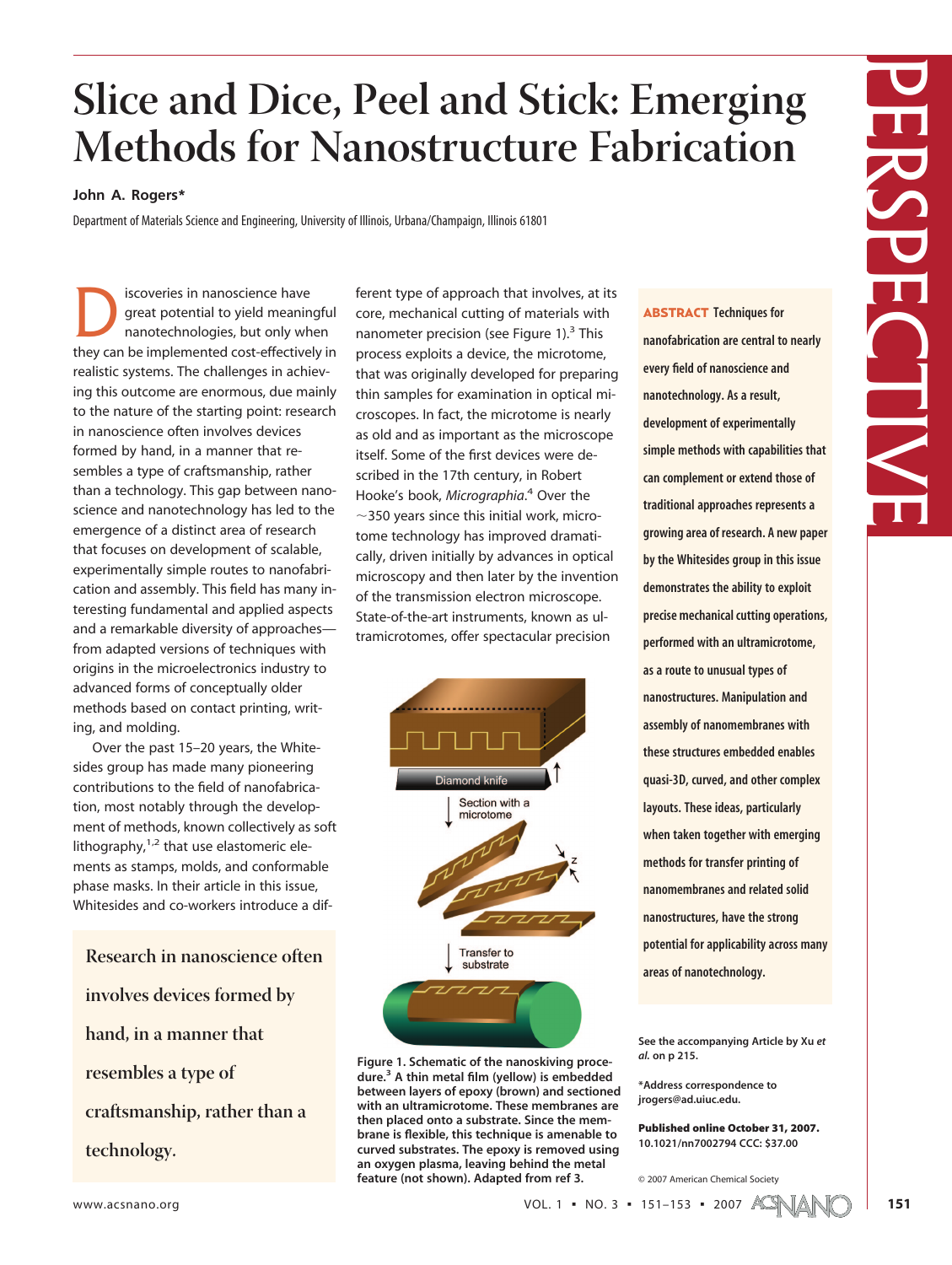in cutting—with suitable materials, diamond blades, and staging systems, these devices can achieve controlled and repeatable slicing to produce sheets with thicknesses as small as 20 nm.

In a clever process that implements ultramicrotomes for nanofabrication, Whitesides and coworkers first deposit a thin layer of metal onto an embossed polymer substrate. They then cast a layer of polymer on top to form a solid block with the metal microstructures embedded. Slicing very thin sheets from this polymer block with the ultramicrotome yields free-standing nanomembranes with integrated features of metal. The thicknesses of the membranes, the angles of the slicing operations, and the geometries of the metal microstructures define the layouts of these features. This simple process provides powerful capabilities in nanofabrication. For example, the slicing operation can yield features with widths defined by the thicknesses of the metal microstructures. This result has significant value in nanofabrication because forming films with nanometer-scale thicknesses is easy; forming features with nanometer-scale widths is not. Furthermore, the heights of these features can be as large as the thicknesses of the slices: thick slices from blocks with thin-film microstructures yield nanostructures with aspect ratios (*i.e.*, heights to widths) that are much larger than those that are possible using traditional techniques. In addition to simple, single layers of metal, multilayer stacks can be deposited in the initial step of the process, to yield closely spaced

nanostructures of different materials.

Taking these ideas one step further, Whitesides and co-workers show that their sliced nanomembranes can provide "handles" for mechanically manipulating the embedded nanostructures. For example, draping a membrane over a curved surface provides an easy way to integrate these nanostructures with nonplanar substrates. Placing a membrane across a trench and then etching away the polymer yields free-standing, spanning nanostructures. In an impressive demonstration of this capability, Whitesides and co-workers form arrays of straight metal nanowires (40 nm  $\times$  70 nm in cross section and millimeters in length) that bridge recessed features that are  $\sim$ 20  $\mu$ m wide. Folding, rolling, and stacking



**Figure 2. Nanostructures assembled by transfer printing. (A) Stretchable, "wavy" silicon nanomembrane on an elastomeric substrate of poly(dimethylsiloxane). (B) Array of Ge/Si nanowires. (C) Crossed array of single-walled carbon nanotubes with electrode contacts (E1–E4). (D) Gold nanoparticles. Images A–C reprinted with permission from refs 5, 9, and 11, respectively. Copyright 2007 American Chemical Society. Image D reprinted with permission from ref 12. Copyright 2007 Macmillan Publishers Ltd.**

the membranes represent other possibilities. As an example of this last option, "quasi-3D" structures can be fabricated by assembling multilayer stacks of membranes in a layer-bylayer fashion. To illustrate the practical utility of these concepts, Whitesides and co-workers form frequencyselective surfaces that operate in the mid-infrared and could be important in thermophotovoltaics and other systems.

A potentially important perspective on this work is that the capabilities in nanofabrication provided by membrane placement and stacking complement in an appealing manner new approaches for